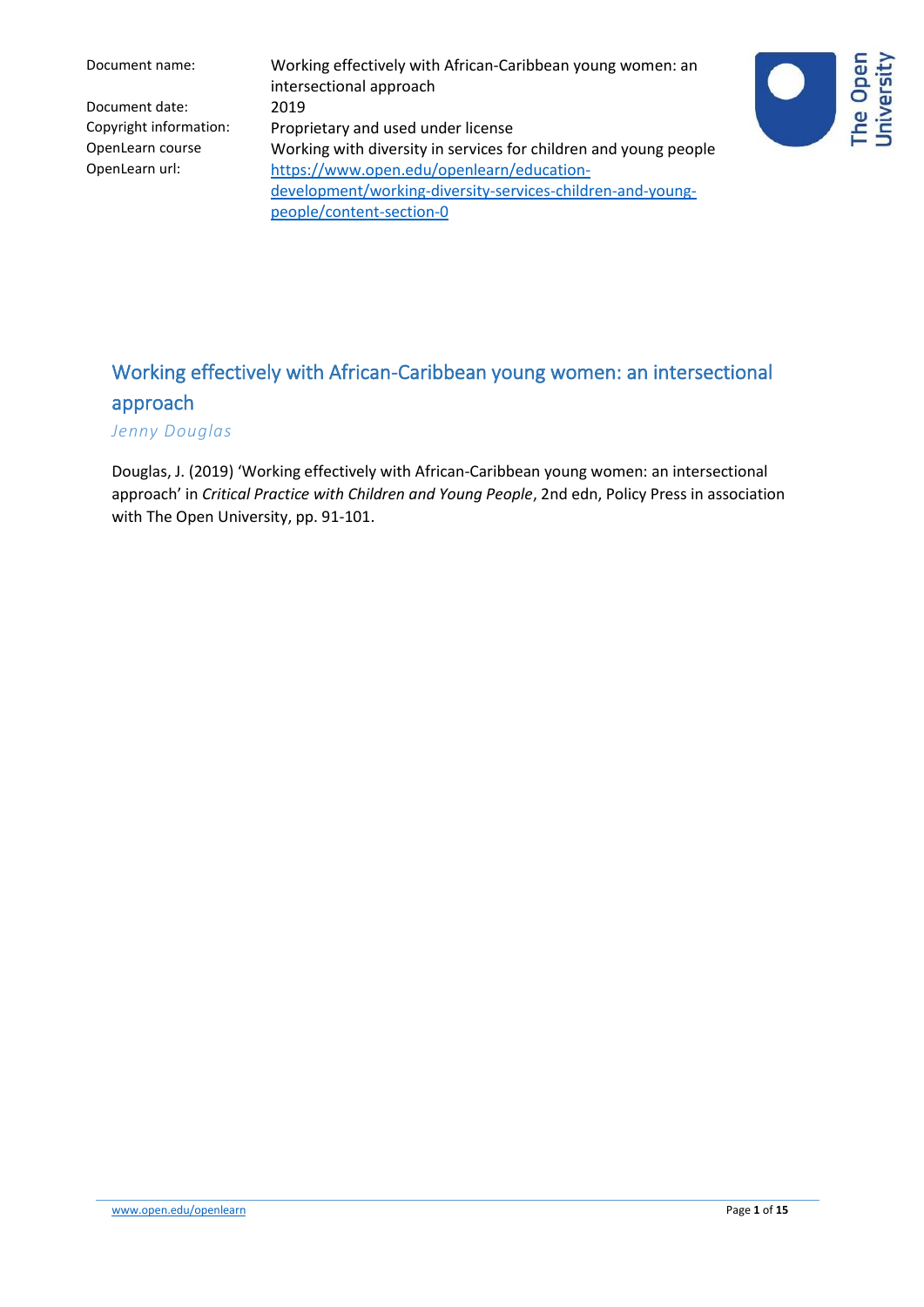Document name: Working effectively with African-Caribbean young women: an intersectional approach Copyright information: Proprietary and used under license OpenLearn course Working with diversity in services for children and young people OpenLearn url: [https://www.open.edu/openlearn/education](https://www.open.edu/openlearn/education-development/working-diversity-services-children-and-young-people/content-section-0)[development/working-diversity-services-children-and-young](https://www.open.edu/openlearn/education-development/working-diversity-services-children-and-young-people/content-section-0)[people/content-section-0](https://www.open.edu/openlearn/education-development/working-diversity-services-children-and-young-people/content-section-0)



#### Introduction

To work effectively with young African-Caribbean women, professionals and practitioners in health, social care, youth work and education must have some understanding of the lives and contexts of young black women in the United Kingdom. In relation to the research on young people in the UK, young black women have been largely invisible. The focus in the academic literature has been on young African-Caribbean men. Here young African-Caribbean men are perceived as being low achievers in terms of education, involved in the criminal justice system as perpetrators of antisocial and violent crimes - mugging, shooting, involvement in gangs, and, more recently, knife crime - and users of mental health services. Young men are represented as being reluctant fathers, with no role models to look up to in their communities (Sewell, 1997; Reynolds, 2009). While this portrayal of young black men is negative and incorrect, young black women receive little attention.

This chapter aims to address the lack of focus on young African- Caribbean women. It outlines the history and experience of African-Caribbean young women in the UK and provides a demographic overview of African-Caribbean young women, exploring their educational experiences and attainment. This review takes an intersectional approach, outlining current research on 'race', ethnicity, gender and identity, and argues that African-Caribbean young women are invisibilised in social research on young people in the UK. It provides an illustration of the need for practitioners to take account of intersecting social identities, and secondarily shows the value of research as evidence to inform critical practice with children and young people.

#### Demographic overview

African-Caribbean people constituted 1.1% (594,825 people) of the population in England and Wales in 2011 (ONS, 2012). This percentage rises if mixed-race individuals having African-Caribbean ancestry are included. In the last census one third of the mixed-race group had an African-Caribbean parent and a white parent. Just over 20% of Black Caribbeans in England and Wales were aged 15 and under, while 57.5% of people of mixed Black Caribbean and white background were aged 15 and under, and hence this group has a much younger age profile than the general population. The African- Caribbean population has remained fairly stable since the census in 2001 in terms of its size and overall percentage of the wider UK population. However, while the Black Caribbean and Black British population was larger than the Black African population in the UK in 2001, this situation has changed dramatically since 2001 and at the time of writing (2019) the Black African population is now twice as large as the Black Caribbean and Black British population because of increased migration from Africa.

While African-Caribbean young women are diverse in relation to ethnicity, class, sexuality, ability/ disability, religion and age, it is important to recognise that all of these axes of oppression intersect. An intersectional approach considers the intersecting axes of oppression and discrimination that cut across each other and may influence and change each other (Hankivsky and Christoflersen, 2008).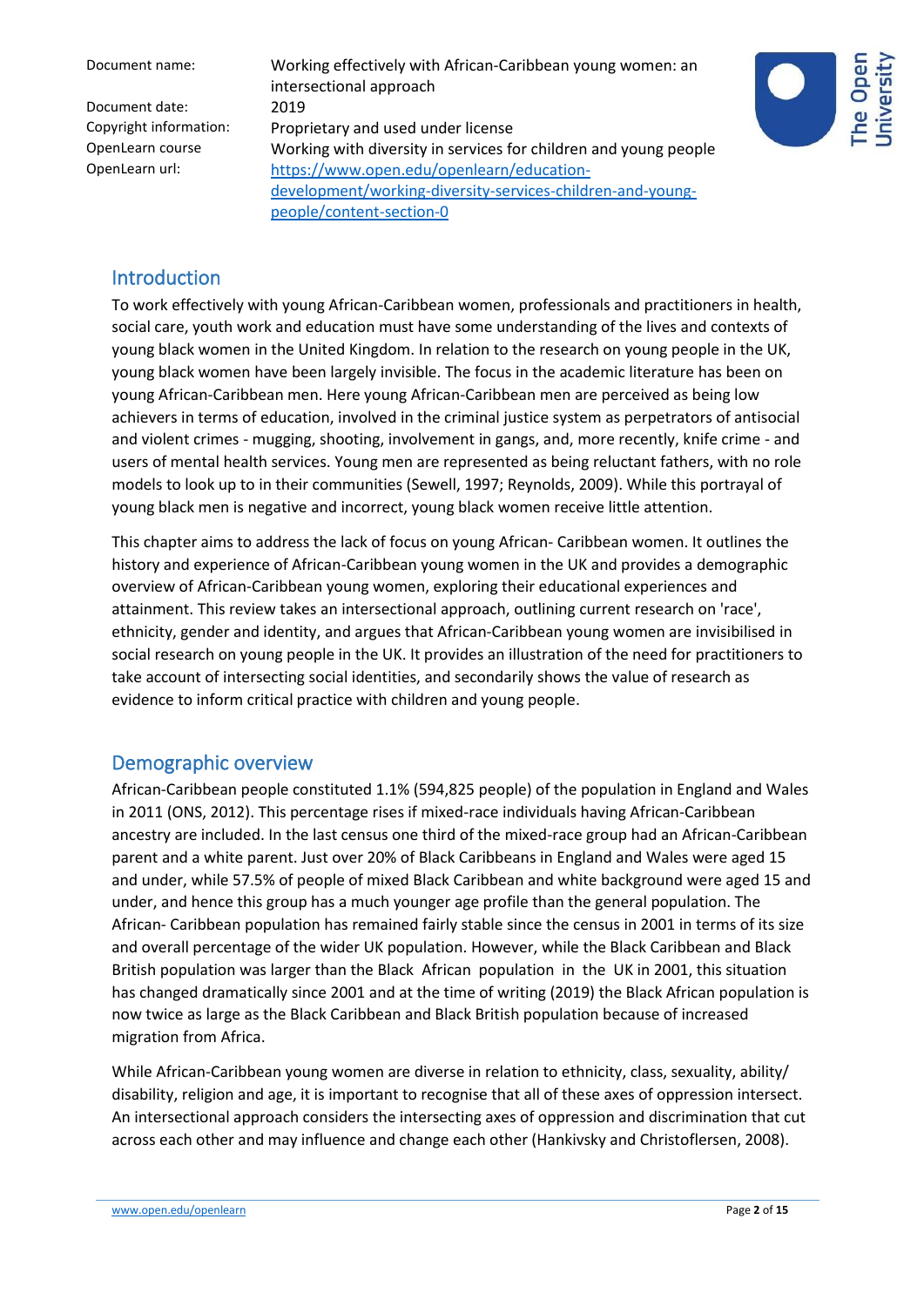Document name: Working effectively with African-Caribbean young women: an intersectional approach Copyright information: Proprietary and used under license OpenLearn course Working with diversity in services for children and young people OpenLearn url: [https://www.open.edu/openlearn/education](https://www.open.edu/openlearn/education-development/working-diversity-services-children-and-young-people/content-section-0)[development/working-diversity-services-children-and-young](https://www.open.edu/openlearn/education-development/working-diversity-services-children-and-young-people/content-section-0)[people/content-section-0](https://www.open.edu/openlearn/education-development/working-diversity-services-children-and-young-people/content-section-0)



For example 'race, gender and class are not additive, but interlocking, interactive and relational' (Mullings, 2002: 80). Developed by black feminists, intersectionality theory tries to address the complexity of social life by recognising that individuals simultaneously occupy multiple social locations. Lewis (2013) argues that intersectionality can be conceived as a theory, concept, methodology, heuristic or in fact all four. Furthermore, an intersectional approach pays attention to both the historical and contemporary processes that create social hierarchies (Mullings, 2005).

# The social context of African-Caribbean families in contemporary Britain

The term 'African-Caribbean' has been used inconsistently by researchers in the UK (Agyemang et al, 2005). Some researchers use it to refer to people who are Black and of Caribbean descent, with others referring to people who are of Caribbean descent. This presents difficulties when comparing research findings on 'African-Caribbean' communities in the UK. In this chapter, I use the terminology 'African-Caribbean' to refer to people of African heritage who were born in the Caribbean or whose parents or grandparents were born in the Caribbean. Even this terminology is fraught with difficulties, as many terms are used, such as Black British and Black Caribbean.

This section of the chapter explores migration from the Caribbean to the UK to set the context of the lives of young Caribbean women in contemporary Britain. The most significant period of migration from the Caribbean to the UK was between the 1950s and the 1970s. One of the main reasons that people migrated from the Caribbean to the UK in the post-war period was in search of a better life for themselves and their children (Douglas, 2018). Research conducted by Platt (2005), in a study designed to investigate the effects of migration, social class background, educational qualifications and intergenerational social mobility of ethnic groups in England and Wales, reported that Caribbean parents experienced downward social mobility on migration to the UK. While the children of Caribbean migrants obtained some upward social mobility, this was not to the same extent as children of other minority ethnic groups, such as Indian migrants. Despite having educational qualifications, Caribbeans were more likely to experience increased risk of unemployment and to be in marginal positions in employment. Large differences in African-Caribbean male and female employment were reported by Barn et al (2006). 72% of Black Caribbean women were in employment, but Black Caribbean men were more than three times more likely than white men to be unemployed. Barn and colleagues (2006) found that compared with white mothers and African mothers, Caribbean mothers were twice as likely to report financial problems as the percentage of lone parents was higher in African-Caribbean communities, although Black Caribbean lone parents were more likely to be in employment when compared with other ethnic groups. Hence African-Caribbean children born in the UK are often born into families where family members experience racism at many different levels in their lives and have to develop effective strategies to deal with everyday racism.

Caribbean families have been portrayed as pathological and deviant in health and social policy literature (Lawrence, 1982). This has been based on perceptions of absent fathers and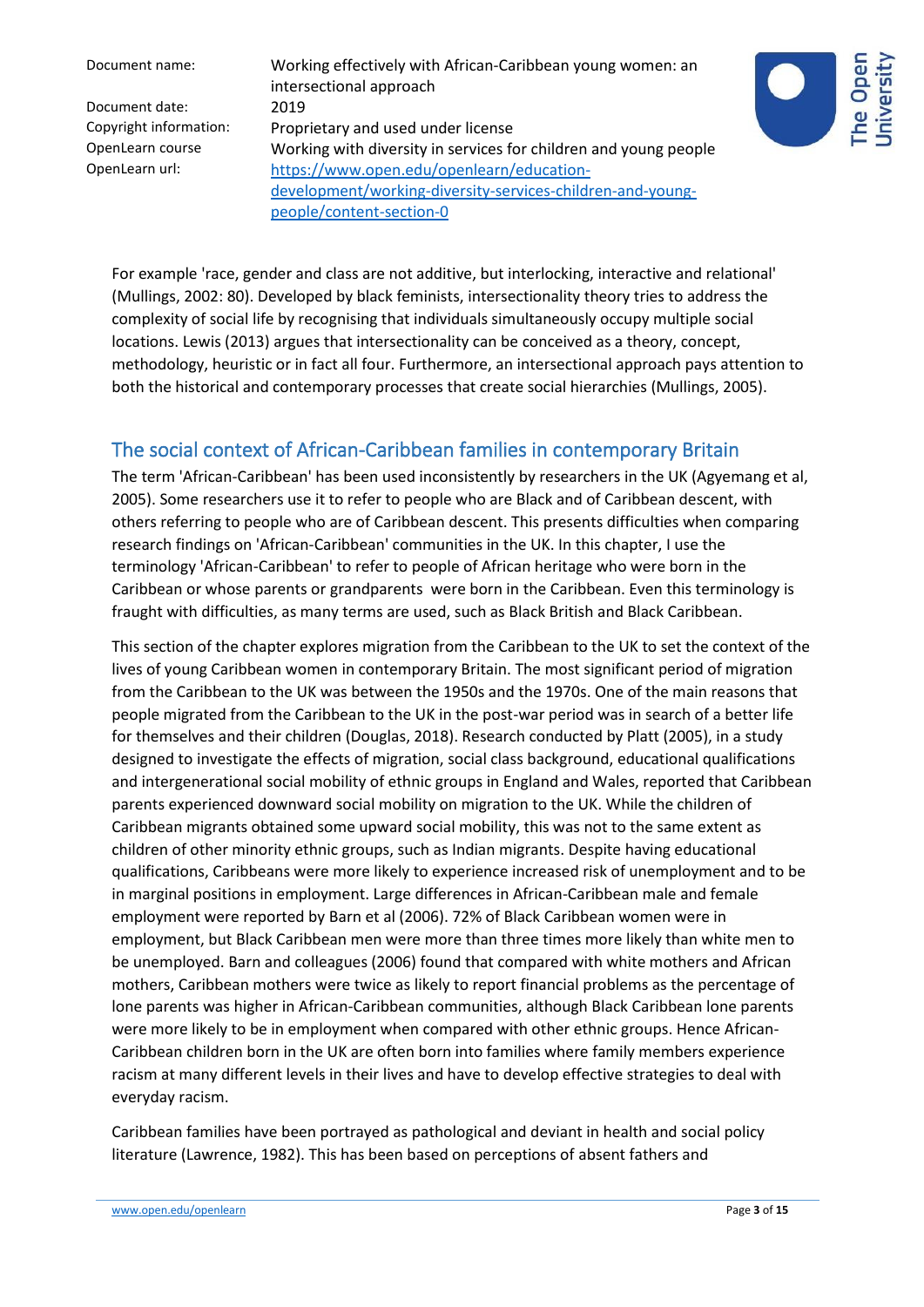Document name: Working effectively with African-Caribbean young women: an intersectional approach Copyright information: Proprietary and used under license OpenLearn course Working with diversity in services for children and young people OpenLearn url: [https://www.open.edu/openlearn/education](https://www.open.edu/openlearn/education-development/working-diversity-services-children-and-young-people/content-section-0)[development/working-diversity-services-children-and-young](https://www.open.edu/openlearn/education-development/working-diversity-services-children-and-young-people/content-section-0)[people/content-section-0](https://www.open.edu/openlearn/education-development/working-diversity-services-children-and-young-people/content-section-0)



predominantly matriarchal family structures (Goulbourne, 2003). This view has been perpetuated throughout the Caribbean diaspora (Clarke, 1999). Research studies on African-Caribbean family life have reported that a greater percentage of African-Caribbean mothers are single parents (Reynolds, 2005). Reynolds (2009) and Williams et al (2012) reported that although black fathers might not live with their children, they were actively involved in parenting and provided additional material and social capital to their children. However, African-Caribbean families often live in areas of social deprivation and high residential concentration and may be vulnerable to socioeconomic disadvantage, which is typically associated with single-parent households (Douglas, 2018). This having been said, it has to be acknowledged that in these areas, the presence of other African-Caribbean families and an extended kinship network, including grandparents who provide ongoing support (Goulbourne, 1999; Reynolds, 2005; Ochieng, 2011), predisposes African-Caribbean people to choose to reside in these areas rather than choose alternative residential areas.

Parenting practices in African-Caribbean families have received much attention in the academic literature on social policy and in the popular press. On the one hand, black parents received opprobrium (Jones, 2013) for not parenting their children appropriately or providing suitable discipline and guidance, and on the other hand, black parents are accused of using corporal punishment to discipline their children. Although Caribbean families and parenting practices are heterogeneous, several academic researchers have pointed to the importance of discipline in Caribbean families, primarily to ensure that their children have a greater chance of social mobility than the parent generation, but also to demonstrate to other members of their families and their communities that they are respectable and that their children are respectful and obedient (Leo-Rhynie, 1997; Ochieng, 2010; Reynolds, 2010). Ochieng (2010) reported that discipline emerged as a primary factor in child- rearing approaches with black families. According to Ochieng (2010), child discipline strategies among African-Caribbean families who participated in her study appeared to be subject to continuing generational change, increasingly relying on strategies emphasising cooperation rather than physical control. In her study on Caribbean mothering, Reynolds (2010) reported that Caribbean mothers felt that an important part of their role was to transmit Caribbean cultural values and identity through teaching their children about their historical legacies. They did this by using cultural signifiers such as food, by celebrating Caribbean traditions and by fostering transnational links. Although Caribbean food has received limited critical attention from academic researchers, apart from in health, nutrition and anthropology, it is of immense significance in Caribbean families as a mechanism to maintain links with the Caribbean. Reynolds discusses the commitment that Caribbean mothers have to preparing Caribbean food as a mechanism through which they can transmit cultural identity intergenerationally and sustain links with the Caribbean. In the early years of migration to the UK it was difficult to obtain certain foods, and aspects of a 'Caribbean identity' such as diet, music, religion and an extended kinship network were compromised. However, in many inner-city areas these resources are now available to Caribbean communities (Reynolds, 2004). Mothers further identified that respect and the good manners of their children were of utmost importance and that they felt it was important to maintain discipline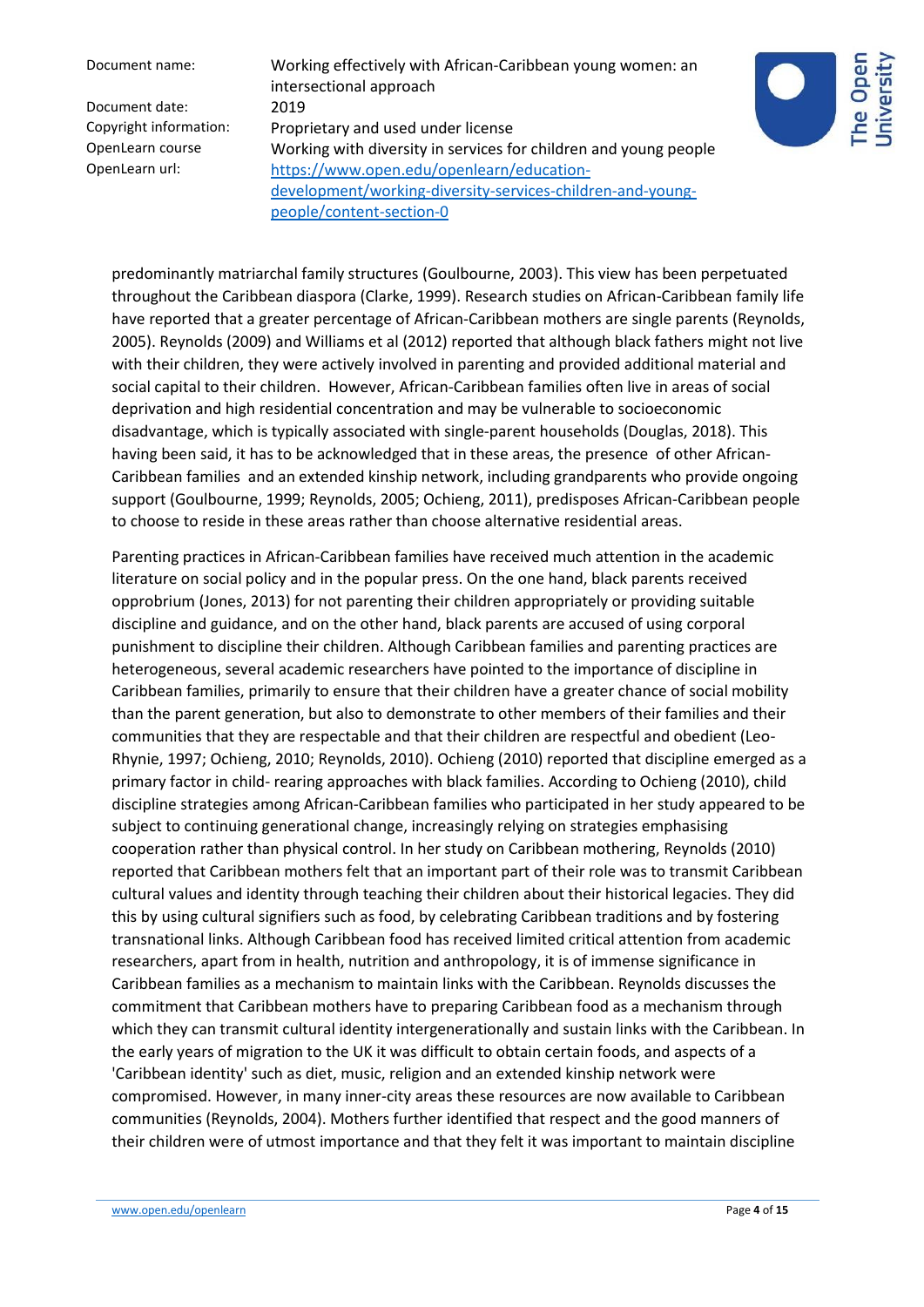Document name: Working effectively with African-Caribbean young women: an intersectional approach Copyright information: Proprietary and used under license OpenLearn course Working with diversity in services for children and young people OpenLearn url: [https://www.open.edu/openlearn/education](https://www.open.edu/openlearn/education-development/working-diversity-services-children-and-young-people/content-section-0)[development/working-diversity-services-children-and-young](https://www.open.edu/openlearn/education-development/working-diversity-services-children-and-young-people/content-section-0)[people/content-section-0](https://www.open.edu/openlearn/education-development/working-diversity-services-children-and-young-people/content-section-0)



for the benefit of the child. However, Reynolds (2010) reported that African-Caribbean mothers who were from a middle-class background were less likely to use physical punishment. Qualitative research by Barn and colleagues (2006) challenged assumptions and stereotypes of minority ethnic families and parenting. They reported that the parenting practices of minority ethnic families were shaped by a wide range of cultural practices including those of their own parents, other ethnic groups and majority ethnic groups in society. Their research challenged commonly articulated assumptions that minority families used more punitive methods to discipline children than other parents. However, Barn and colleagues (2006) reported that Caribbean parents were less likely to discipline their children in punitive ways.

"To me you have to break that cycle. I cannot do to my children what .. . I'd see n with my older siblings, no I just can't do it, they are my children. I didn't bring them into this world to abuse them, it's not my way." (Caribbean mother, quoted in Barn et al 2006: 43)

One of the key differences identified in the research by Barn and colleagues was the difference between white parents and minority ethnic parents in relation to their attitudes to education. Minority ethnic parents and Caribbean parents in particular saw that a good education was important to counter discrimination in future employment.

"Young people need education in school. Without education you get nowhere in life. That's the main point. I always say to my kids, 'When you go to school, it's for you to learn and not mess about, because when the time comes for you to leave school and you've got no education, it doesn't matter if the teacher don't like you, she's not there to be liked, she's there to teach'. I always tell them that. Without education, you get nowhere in life." (Caribbean mother, quoted in Barn et al. 2006: 54)

Caribbean parenting practices were closely related to the educational aspirations they had for their children, as parents encouraged further education and educational achievement as a means of achieving social mobility. This further demonstrates the expectations that Caribbean parents had of teachers. The effects of African-Caribbean parents' attitudes to education were evident in the educational aspirations and outcomes of African-Caribbean young women in a study on cigarette smoking (Douglas, 2015). Many parents held the British educational system in high esteem and expected their children to do well. What they were not prepared for was the racism that their children suffered at the hands of racist teachers and a discriminatory education system.

# African-Caribbean young women in the UK: education and schooling

In terms of education, Caribbean girls achieve much better educational outcomes than their black male counterparts, but less than those of their white female counterparts. For example, in 2006, 62% of white girls gained five or more GCSEs at grade A\* to C compared to 52.4% of Caribbean girls and only 35.9% of Caribbean boys (DfES, 2007). Although the overall attainment for Black Caribbean pupils increased from 34% in 2006/07 to 48.6% in 2011, the gender gap in educational attainment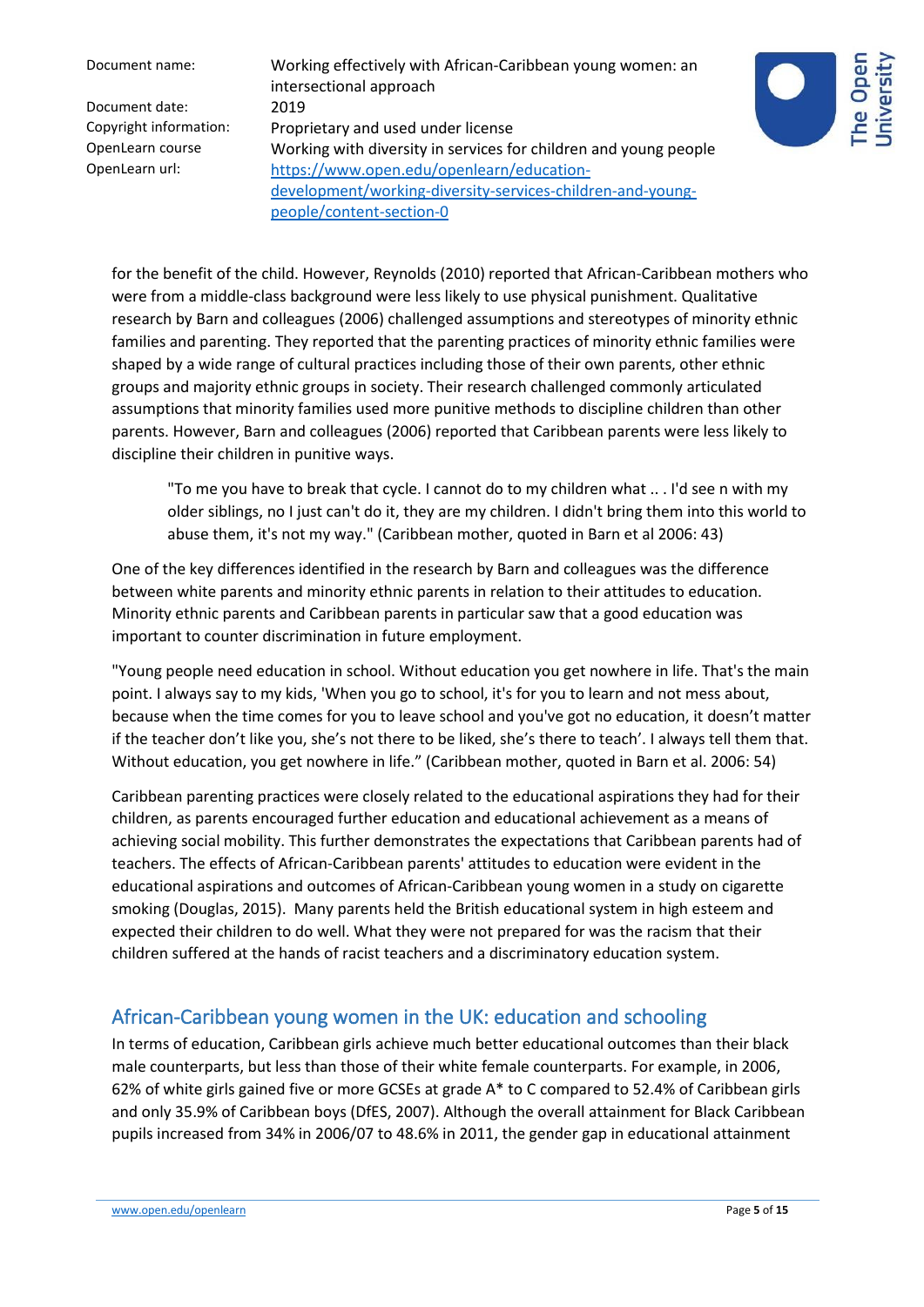Document name: Working effectively with African-Caribbean young women: an intersectional approach Copyright information: Proprietary and used under license OpenLearn course Working with diversity in services for children and young people OpenLearn url: [https://www.open.edu/openlearn/education](https://www.open.edu/openlearn/education-development/working-diversity-services-children-and-young-people/content-section-0)[development/working-diversity-services-children-and-young](https://www.open.edu/openlearn/education-development/working-diversity-services-children-and-young-people/content-section-0)[people/content-section-0](https://www.open.edu/openlearn/education-development/working-diversity-services-children-and-young-people/content-section-0)



between Black Caribbean boys and girls was even greater: 12.5% compared with a national gender gap of 7.3% (Runnymede Trust, 2012).

Early research on young black people focused on social problems associated with young black men: overrepresentation in penal institutions (Cashmore and McGlaughlin, 1990), underachievement in education and youth employment. The first glimmer of interest in the lives of African- Caribbean young women was in the field of the sociology of education (Driver, 1979; Fuller, 1980; Mirza, 1992; Wright, 2005). Here the focus was on educational achievement (Mirza, 1992) and on school exclusions (Wright et al, 2000). Research on education conducted in the 1970s initially explored African-Caribbean young people and educational attainment and was not gendered. African-Caribbean young people were seen as underachievers and culturally and intellectually inferior. A small- scale study conducted by Geoffrey Driver (1979) demonstrated that despite low teacher expectations and the young people's experience of racism in the school system, black girls seemed to outperform all other pupils and their performance was in stark contrast to that of their black male peers. Driver's work was methodologically flawed as it attempted to generalise from a small-scale study to the whole of the UK and it was the object of a vitriolic attack by black parents' groups as it seemed to cut at right angles to the concerns that black communities were raising about the plight of their children within the British education system. However, the concerns of black parents led to the setting up of the Rampton Committee (HMSO, 1981), which examined the experiences of African-Caribbean children in mainstream education.

Driver's findings were supported by the finding s of an ethnographic research study undertaken by Mary Fuller (1980) in a London comprehensive school. This research made it clear that in the multiracial schools in which the work took place, white staff had a racist view of the capabilities of young black children and did not expect black children to do well. Faced with the same problematic, the schooling identities that were taken up by black girls and black boys were different. The girls, while opposing and resisting their treatment, ensured that they did not invoke disciplinary procedures. So incensed were they by the racialised injustices that framed their interaction with white teachers and the school, that oppositional responses were engendered and their desire to achieve academically was magnified. On the other hand, black boys resisted and found themselves subject to disciplinary challenges. They developed a counter-school culture that involved rejection of educational qualifications and celebrated and presented a black 'style'.

Heidi Mirza's work built on these foundations. Twelve years later in a much more expansive study on young African-Caribbean women, educational aspiration and self-esteem, Mirza (1992) demonstrated that young black women had a more positive self-image than both their white counterparts and young black men. Mirza also demonstrated that young black women did better in their final examinations than their male peers. She argued that further exploration of the identity of young black women was needed and she deconstructed the ideology of 'strong black women' and the suggestion that black women possessed internal strengths that accounted for their endurance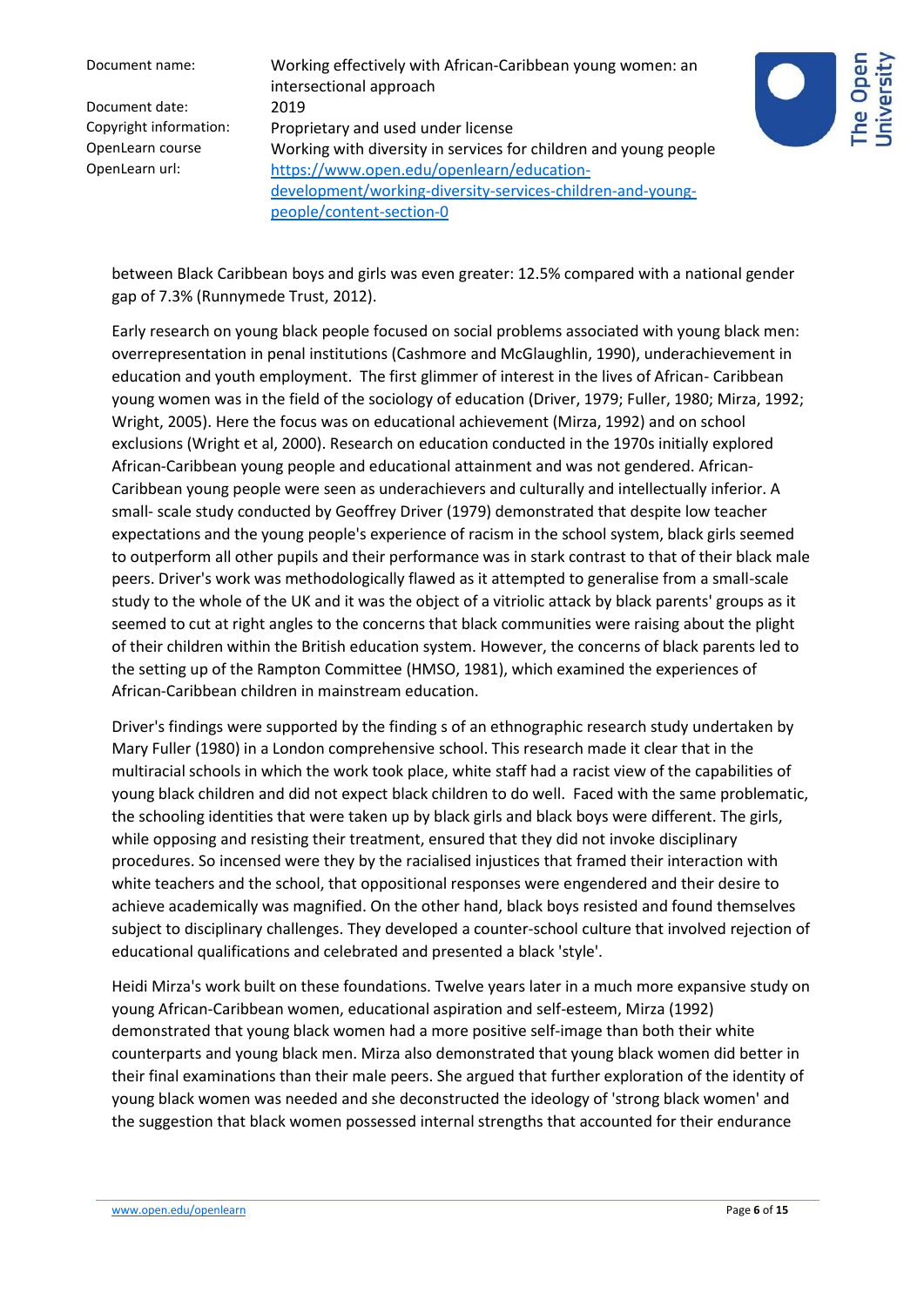| Document name:         | Working effectively with African-Caribbean young women: an<br>intersectional approach |
|------------------------|---------------------------------------------------------------------------------------|
| Document date:         | 2019                                                                                  |
| Copyright information: | Proprietary and used under license                                                    |
| OpenLearn course       | Working with diversity in services for children and young people                      |
| OpenLearn url:         | https://www.open.edu/openlearn/education-                                             |
|                        | development/working-diversity-services-children-and-young-                            |
|                        | people/content-section-0                                                              |
|                        |                                                                                       |



and ability to overcome the structural racism and sexism they face in school, the workplace and at home.

# Social identities of black girls

There has been limited research on social identity and the experience of black girls in Britain. Amos and Parmar, writing from a Black British feminist perspective (1981), suggested:

... most existing literature which seeks to articulate the experience of black girls begins from a racist standpoint, denying the autonomy of a black culture and trying instead to integrate the experience of black people into more general discussions about life in Britain. On the other hand, token attempts have been made within feminist writing to include material on black girls but this serves only to add 'cross-cultural' spice to predominantly ethnocentric work. (Amos and Parmar, 1981: 129)

In the 1990s, cultural studies researchers focused on ways in which culture influenced identity. As outlined previously, identity is not only influenced by gender and 'race', but also culture and history. Culture is not fixed. Hall (1990) drew attention to the ways in which cultural identities constantly evolve:

Cultural identity ... is a matt er of 'becoming' as well as 'being'. It belongs to the future as much as to the past.... Cultural identities come from somewhere, have histories. But like everything else which is historical they undergo constant transformation. Far from being eternally fixed in some essentialized past they are subject to the continuous play of history, culture and power. (Hall, 1990: 225)

Phoenix (1997: 12) argues that categories such as girl and boy 'are differentiated by "race", culture, social class, sexuality as well as by personal experiences and desires. Masculinities and femininities are, thus, plural - racialised, ethnicised and always expressed through a social class position'. In addition, Jenkins (2004) argues that identities are socially constructed and are part of a process of 'becoming'. Hence identity is not fixed. He further argues that identity is in fact a meta- concept that makes as much sense collectively as individually: 'One's identity - one's identities indeed, for who we are is always singular and plural - is never a final or settled matter' Jenkins, 2004: 5).

One of the enduring debates in relation to identity and identities is the role of agency versus structure. To what extent are individuals free to choose their own identities and to what extent is identity determined by existing social structures such as class, 'race', ethnicity, gender, sexuality, ability and disability? In some ways a modernist notion of identity - one that sees identity as determined by social class, 'race', ethnicity, gender and sexuality, and as fairly fixed - stands in stark contrast to postmodern notions of identity as mutable, changing, fluid and con tingent on time and place.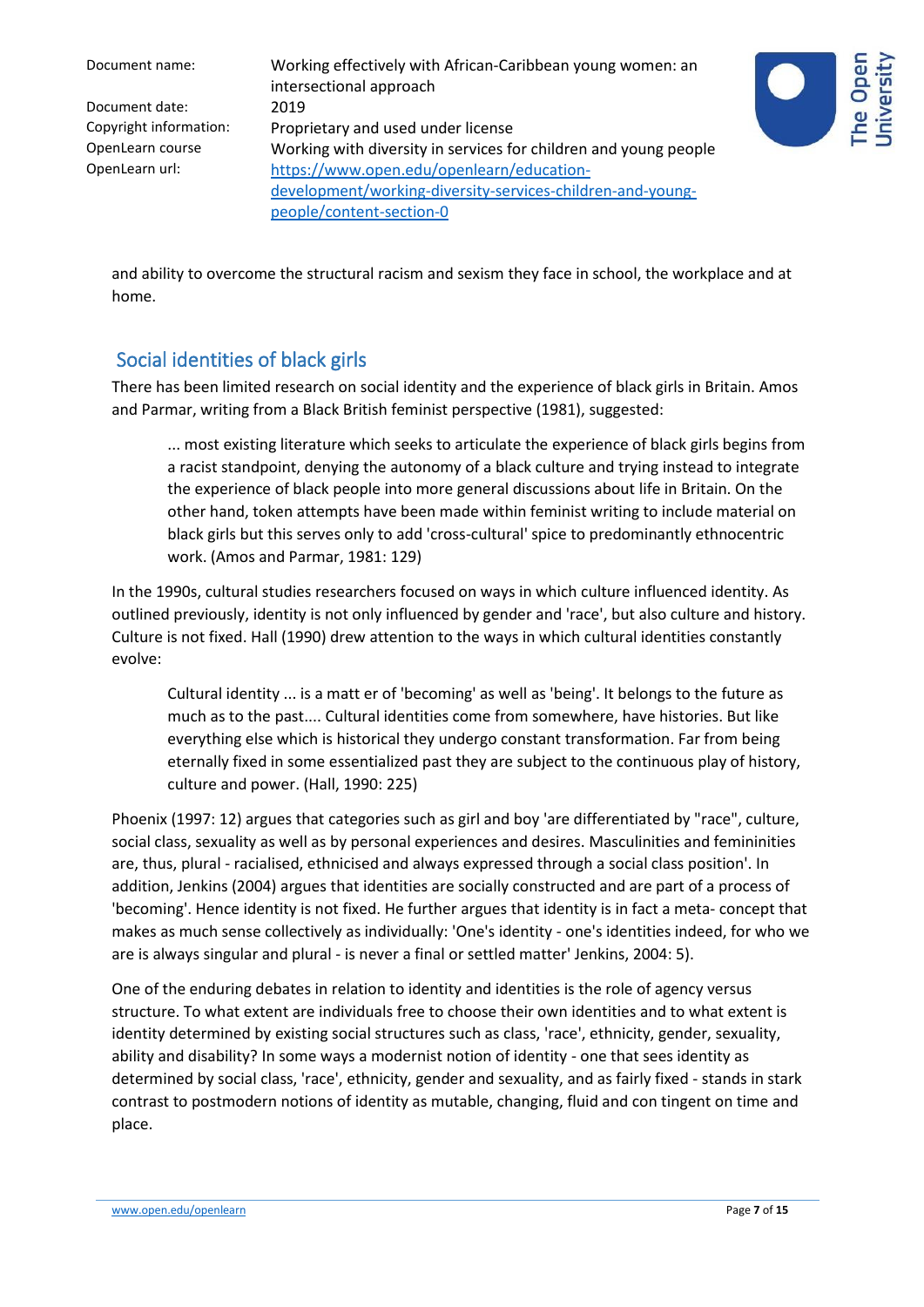Document name: Working effectively with African-Caribbean young women: an intersectional approach Copyright information: Proprietary and used under license OpenLearn course Working with diversity in services for children and young people OpenLearn url: [https://www.open.edu/openlearn/education](https://www.open.edu/openlearn/education-development/working-diversity-services-children-and-young-people/content-section-0)[development/working-diversity-services-children-and-young](https://www.open.edu/openlearn/education-development/working-diversity-services-children-and-young-people/content-section-0)[people/content-section-0](https://www.open.edu/openlearn/education-development/working-diversity-services-children-and-young-people/content-section-0)



#### Identities of young African-Caribbean women

In exploring the identities of African-Caribbean young women, it is important to recognise that identity is influenced by 'race', ethnicity, gender, social class, sexual orientation, and the oppression that is associated with these factors through power relationships in society, while acknowledging that identity is not fixed but changing and fluid. Hence, rather than regarding agency and structure as polar binaries, a framework is now presented that incorporates agency and structure in a complementary rather than oppositional way. An intersectional approach can do this (Crenshaw, 1989, 1991; Collins, 1990) by recognising the simultaneous influence of 'race', gender and ethnicity and the impact of these on social structures and axes of oppression. Research informed by black feminist perspectives in particular is concerned with power relations, racialised boundaries and the lived realities of black women, and is directly related to intersectional theory.

Intersectionality theory was developed by African-American legal scholar Kimberlé Crenshaw (1989) in response to second-wave feminism that privileged gender but did not give significance to 'race' or ethnicity. McCall (2005: 1771) argues that intersectionality 'is the most important theoretical contribution that women's studies, in conjunction with related fields, has ma de so far'. An intersectional approach considers the intersecting axes of oppression and discrimination that cut across each other and may influence and change each other (Hankivsky and Christoffersen, 2008). Mirza talks of the notion of' embodied intersectionality', which refers to the lived experiences of black women (Mirza, 2009).

As is evident from the other studies, the notion of a fixed African- Caribbean identity is contested (Phoenix, 1997). The identities of African- Caribbean young women are fractured, fluid, multiple, shifting and contingent on time and location and context (Bradley, 1996). Identities are also relational - influenced by family, friends and peers - and an individual's identity is perceived in relation to other identities. On the one hand, young African-Caribbean women's identities are uncertain and contested and yet at the same time they are located in and informed and shaped by a sense of being part of a wider Caribbean diaspora (Reynolds, 2006a). Thus the identities of African-Caribbean young women in Britain are influenced by the historical experiences of slavery and migration of their forebears as well as their current experience of disadvantage, racism and discrimination.

There is a literature around diasporic identities that is beginning to focus on young people's identities. Within this literature there is a focus on the identities of African-Caribbean young women (Reynolds, 2004, 2006a, 20066). Tracey Reynolds and colleagues have explored young people's diasporic identities and their relationship to social capital (Goulbourne, 2006). Reynolds (2006a) argues that the ways in which Caribbean young people understand and conceptualise their identities is complex, sometimes contradictory and changes depending on context and location. Based on research conducted in 2003/ 04 and involving in-depth individual interviews with 30 second- and third-generation Caribbean young people in London (mainly), Nottingham , Birmingham and Manchester, aged between 16 and 30 years old, Reynolds remarked: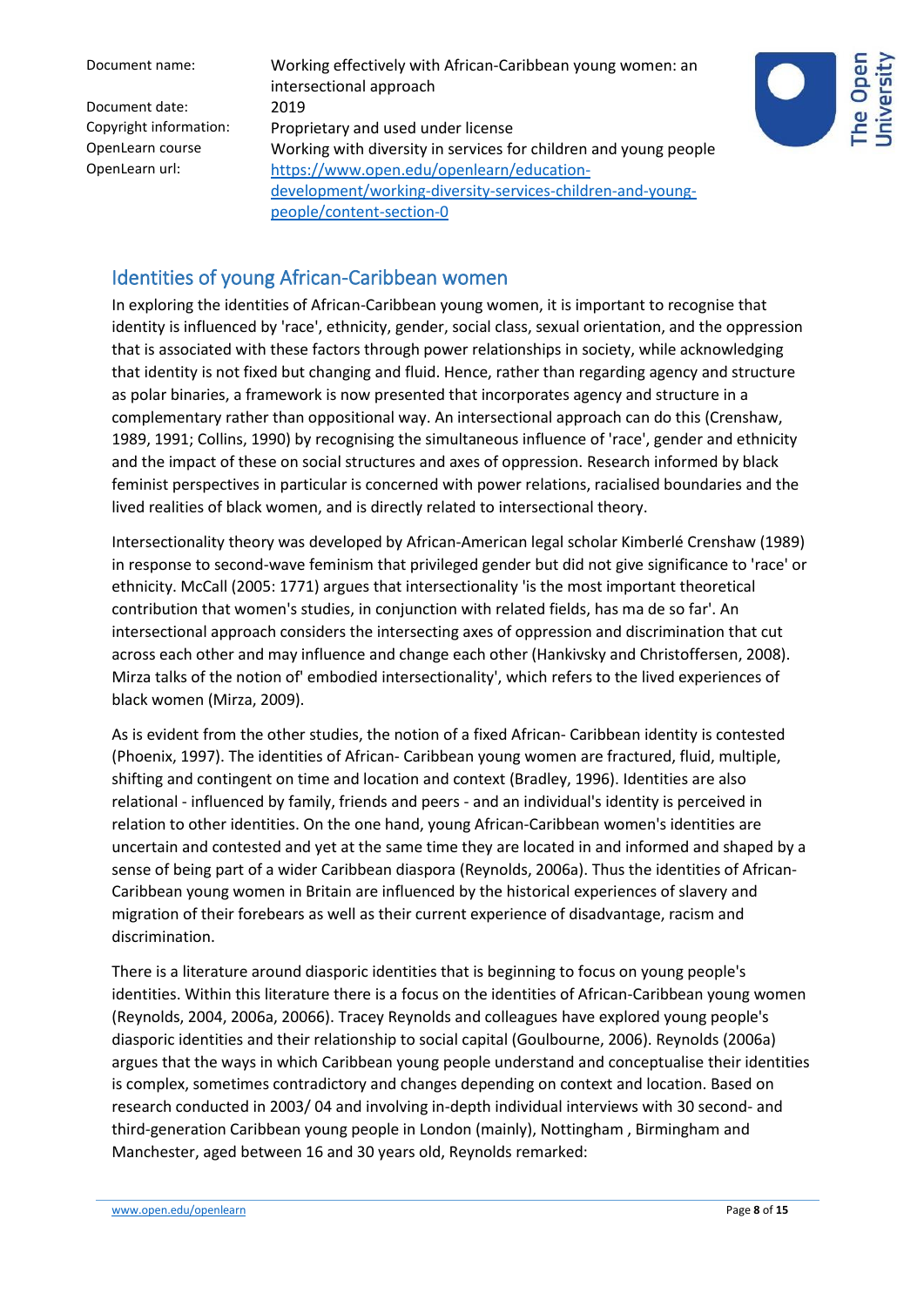Document name: Working effectively with African-Caribbean young women: an intersectional approach Copyright information: Proprietary and used under license OpenLearn course Working with diversity in services for children and young people OpenLearn url: [https://www.open.edu/openlearn/education](https://www.open.edu/openlearn/education-development/working-diversity-services-children-and-young-people/content-section-0)[development/working-diversity-services-children-and-young](https://www.open.edu/openlearn/education-development/working-diversity-services-children-and-young-people/content-section-0)[people/content-section-0](https://www.open.edu/openlearn/education-development/working-diversity-services-children-and-young-people/content-section-0)



Young people's accounts illustrate that ethnic identity is fluid and mutable. Constructing ethnic identity involves a continual renegotiation of identities and encompasses myriad situations and social resources – transnational family networks, community, regional and diasporic racial connections - that the young people draw upon and utilise in different social con texts. (Reynolds, 2006c: 1099)

In addition to Caribbean diasporic connections, identities of young African-Caribbean people are shaped by black urban youth identity and its articulation through gender and social class. There is a growing body of literature on black youth culture (Mirza, 1993; Alexander, 1996; Back, 1996) that suggests that US rap/ hip- hop and reggae music have had a significant impact on black youth culture. Reynolds (20066) argues that the connection that young people make with the black diaspora in the Caribbean and the US influences patterns of cultural consumption, and influences and pressurises young Caribbean men and women to conform to images of black youth identity in terms of speech (stylised Jamaican patois) and dress. In this regard, young African-Caribbean people are sometimes perceived as 'style icons' by young people from other ethnic groups. Reynolds argues that Caribbean young people may establish cross-ethnic networks, relationships and alliances and hence utilise 'bridging social capital'. They are thus able to create and develop multiple ethnic identities exhibiting 'cultural hybridity' and 'cultural syncretism' (Ali, 2003). In relation to Caribbean identities, young people on the one hand homogenise Caribbean cultural identities (that is, geographical difference, differences in patterns of migration and social class differences), but on the other hand they are also very aware of island and national differences when networking with family members and in kinship networks (Reynolds, 2006a, 2006b).

Reynolds (2004, 2006a, 2006b) argues that African-Caribbean young people have a homogenising discourse - constructing a homogenous African-Caribbean identity - and that they are also aware of the differences within Caribbean communities, in terms of those people born in the UK and those born in the Caribbean, and also in terms of differences between Caribbean countries. African-Caribbean culture is often viewed as static and essentialised, and Reynolds' findings challenge this notion. Reynolds' research provides many opportunities to further develop the theoretical and conceptual framework to understand the identities of young Caribbean women in the UK and she discusses the importance of bonding social capital within Caribbean communities (Reynolds, 2006c).

Young African-Caribbean people's style - that is, the way they dress and speak - may offer them a form of symbolic capital in school. This relates to the way in which black urban style is reproduced and copied by young people from a range of ethnic groups. Thus in school, young African-Caribbean people, both young men and young women, may occupy positions of high status in relation to other young people. In school it may mean that certain aspects of academic achievement become more difficult to obtain as the urban style that young black people adopt, while it provides symbolic capital with their peers, leads to being labelled in negative ways by their teachers. However, this status may be less important as young African- Caribbean people make the transition from youth to adulthood,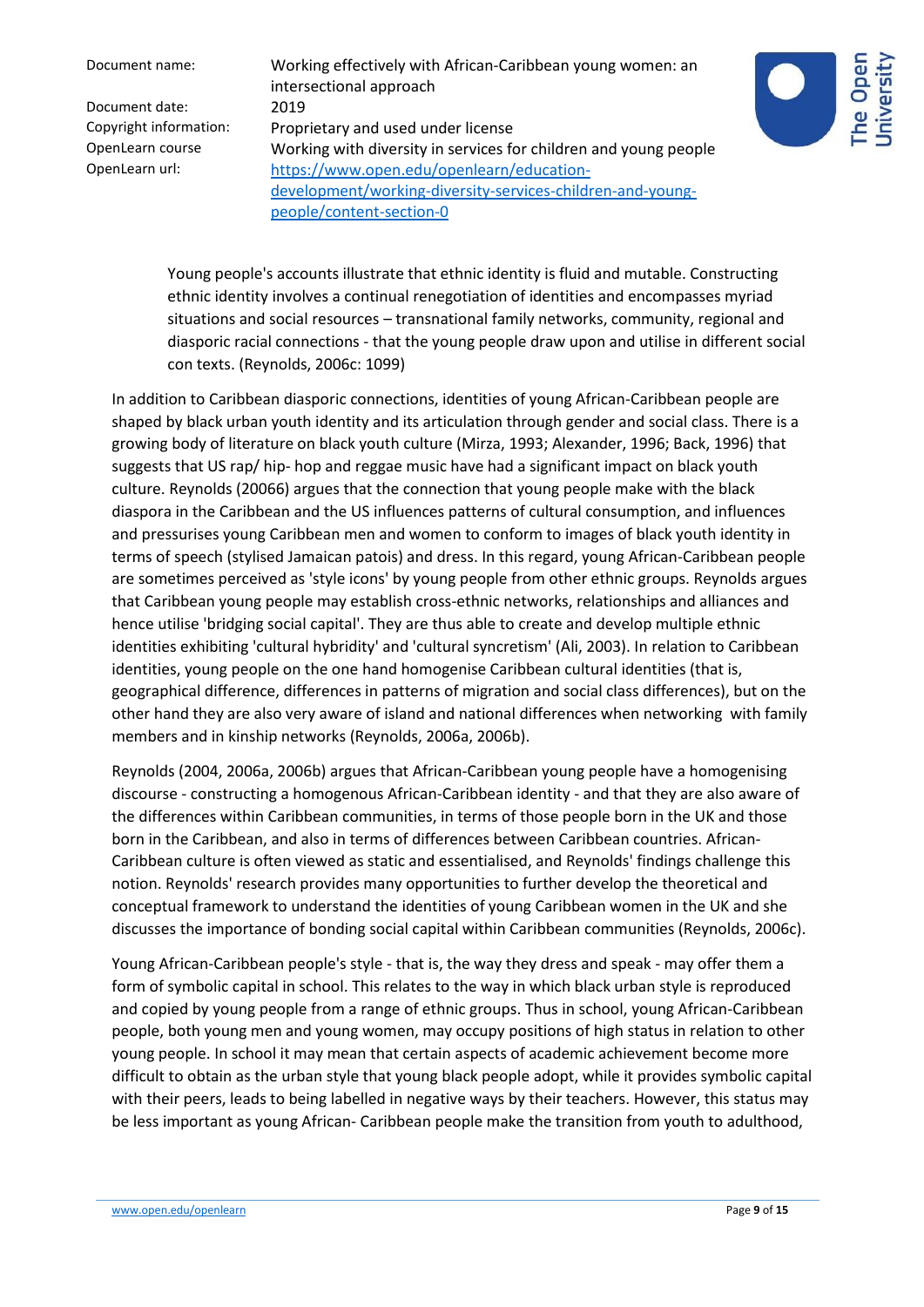Document name: Working effectively with African-Caribbean young women: an intersectional approach Copyright information: Proprietary and used under license OpenLearn course Working with diversity in services for children and young people OpenLearn url: [https://www.open.edu/openlearn/education](https://www.open.edu/openlearn/education-development/working-diversity-services-children-and-young-people/content-section-0)[development/working-diversity-services-children-and-young](https://www.open.edu/openlearn/education-development/working-diversity-services-children-and-young-people/content-section-0)[people/content-section-0](https://www.open.edu/openlearn/education-development/working-diversity-services-children-and-young-people/content-section-0)



where their 'style' may be seen as negative by prospective employers and colleges and where they may encounter increasing racism.

Altogether, this literature suggests that African- Caribbean young women construct their identities in a number of ways: in terms of their day-to- day experiences, through the experiences of their friends and family, memories of the Caribbean from family members and the wider diaspora, and also imagined and reimagined constructions of the Caribbean and Caribbean communities. Rattansi and Phoenix (2005) argue that there is a need to understand the significance of families in young people's lives and the importance of everyday activities in the construction of their identities.

Friendship networks and relationships are significant for all young women and are acknowledged to influence behaviour and identity. Gilligan (1995) argues that for the development of identity in young women, relationships with other young women, young people, and immediate and extended family are important and central. Hence, identity is relational and influenced by family, friends and peers. Reynolds (2006a), remarking on the friendship networks of Caribbean young people, posits that Caribbean young people have friends from across a range of ethnic groups while they are in primary school, but when they move to secondary school, Caribbean parents attempt to dissuade their children from associating with white working-class children. In a study on girls' friendships, George (2007), commenting on the friendship networks of black girls at a secondary school in London, stated:

During these first two years at secondary school the shifting and constantly changing nature of Shumi's identity contributed to a more heightened awareness of her position as a black girl within the institution of the school. Shumi and her friends claimed that they were no longer able to be 'just individuals' but now subscribed to a collective embracing of their 'black identity'. … For Shumi and her friends, identity politics often took precedence over friendship with their friendship group functioning to support each other in achieving academic success within an environment they perceived as hostile this group of girls expressed a high degree of racial consciousness and their friendship operated through a 'collective', affirming for each other their affiliation to their African- Caribbean community and also a commitment to academic success. (George, 2007: 123)

These findings were supported by the work of Reynolds (2007), who reported that although Caribbean young people had friendship networks that spanned diverse ethnic groups, the majority of Caribbean young people had best friends from the same ethnic group. 'It was these friends that most strongly matched the values associated with social capital, such as trust, reciprocity, emotional support, community, and identity' (Reynolds, 2007: 384).

In the academic research literature, African-Caribbean young women tend to be depicted in contradictory ways. On the one hand, in the health and social care literature, they are constructed as prematurely sexually active, as young mothers and as lone parents (who themselves come from lone parent, dysfunctional families), and on the other hand, in the sociology of education literature, as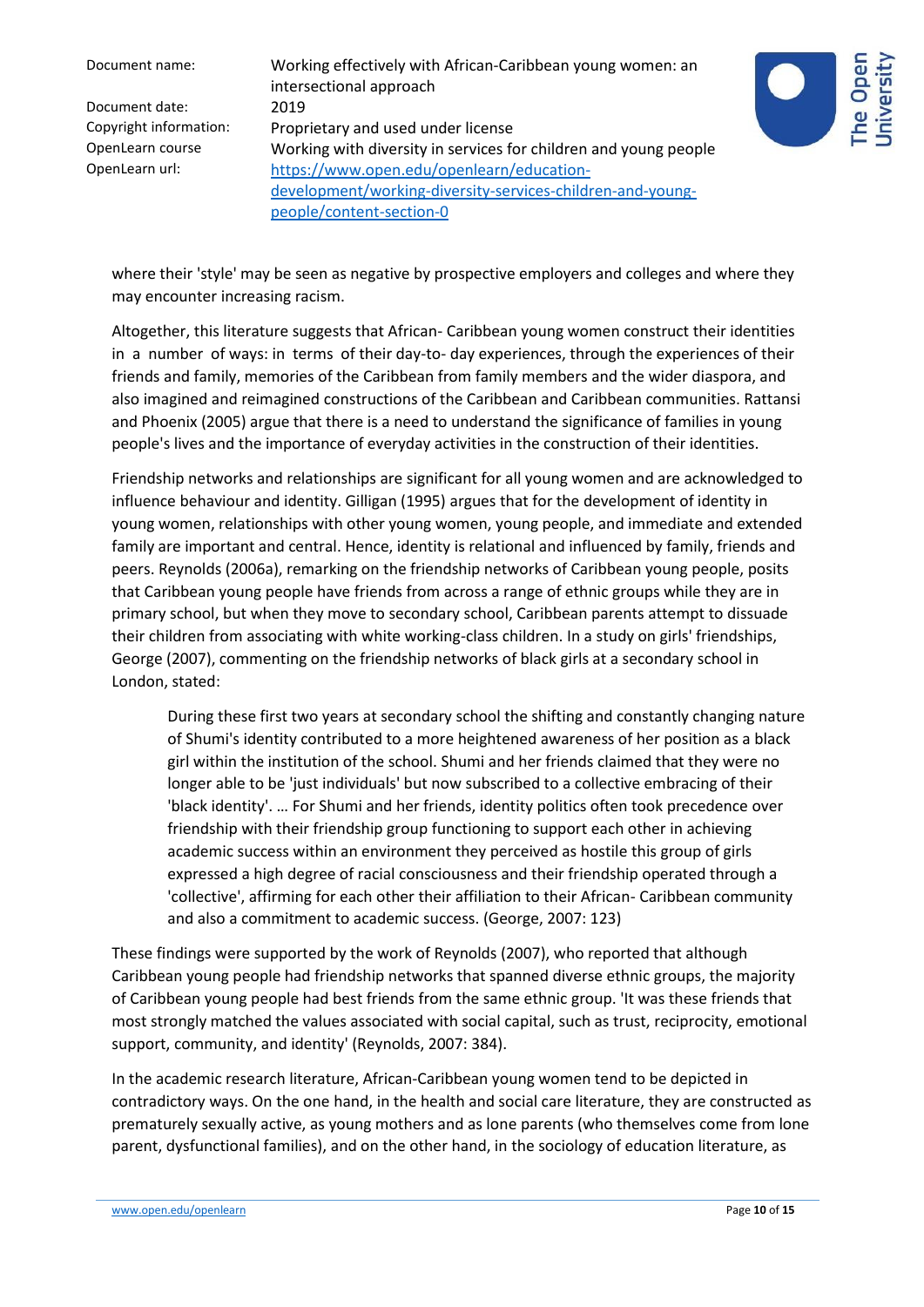Document name: Working effectively with African-Caribbean young women: an intersectional approach Copyright information: Proprietary and used under license OpenLearn course Working with diversity in services for children and young people OpenLearn url: [https://www.open.edu/openlearn/education](https://www.open.edu/openlearn/education-development/working-diversity-services-children-and-young-people/content-section-0)[development/working-diversity-services-children-and-young](https://www.open.edu/openlearn/education-development/working-diversity-services-children-and-young-people/content-section-0)[people/content-section-0](https://www.open.edu/openlearn/education-development/working-diversity-services-children-and-young-people/content-section-0)



high academic achievers who, compared with African-Caribbean boys, are less likely to be excluded from school. So African-Caribbean young women are constructed as rebellious and as rule breakers in some literature and yet at the same time as possessors of educational desire and attainment in others. All this suggests the importance of using an intersectional approach that recognises and acknowledges the ways in which young black women are differently positioned from young white women and should inform the practice of practitioners working with young black women.

#### **Conclusion**

Practitioners working in health, social care, education and youth work need to understand the complexity of the lives and identities of young black women. The aim of this chapter has not been to homogenise or to essentialise young black women, but to encourage a critical approach. Recognition of regional differences, ethnic differences, cultural differences, social class differences, and differences in sexuality and sexual orientation are important when taking an intersectional approach.

# References

Agyemang, C., Bhopal, R. and Brujnzeels, M. (2005) 'Negro, Black, Black African, African Caribbean, African American or what? Labelling African origin populations in the health arena in the 21st century', *Journal of Epidemiology and Community Health*, vol 59, no 12, pp 1014-18.

Alexander, C. (1996) *The Art of Being Black: The Creation of Black British Youth Identities*, Buckingham: Open University Press.

Ali, S. (2003) *Mixed-Race, Post-Race: Gender, New Ethnicities and Cultural Practices*, Oxford: Berg.

Amos, V and Parmar, P. (1981) 'Resistances and responses: the experiences of black girls in Britain', in A. McRobbie and T. McCabe (eds) *Feminism for Girls: An Adventure Story*, London: Routledge, Kegan & Paul, pp 129-52.

Back, L. (1996) *New Ethnicities and Urban Culture: Racisms and Multiculture in Young Lives*, London: UCL Press.

Barn, R ., Ladino, C. and Rogers, B. (2006) *Parenting in Multi-Racial Britain*, York: Joseph Rowntree Foundation.

Bradley, H. (1996) *Fractured Identities*, Cambridge: Polity Press.

Cashmore, E. and McGlaughlin, E. (1990) *Out of Order: The Policing of Black People*, London: Routledge.

Clarke, E. (1999*) My Mother Who Fathered Me: A Study of the Families in Three Selected Communities of Jamaica*, Kingston: University of the West Indies Press.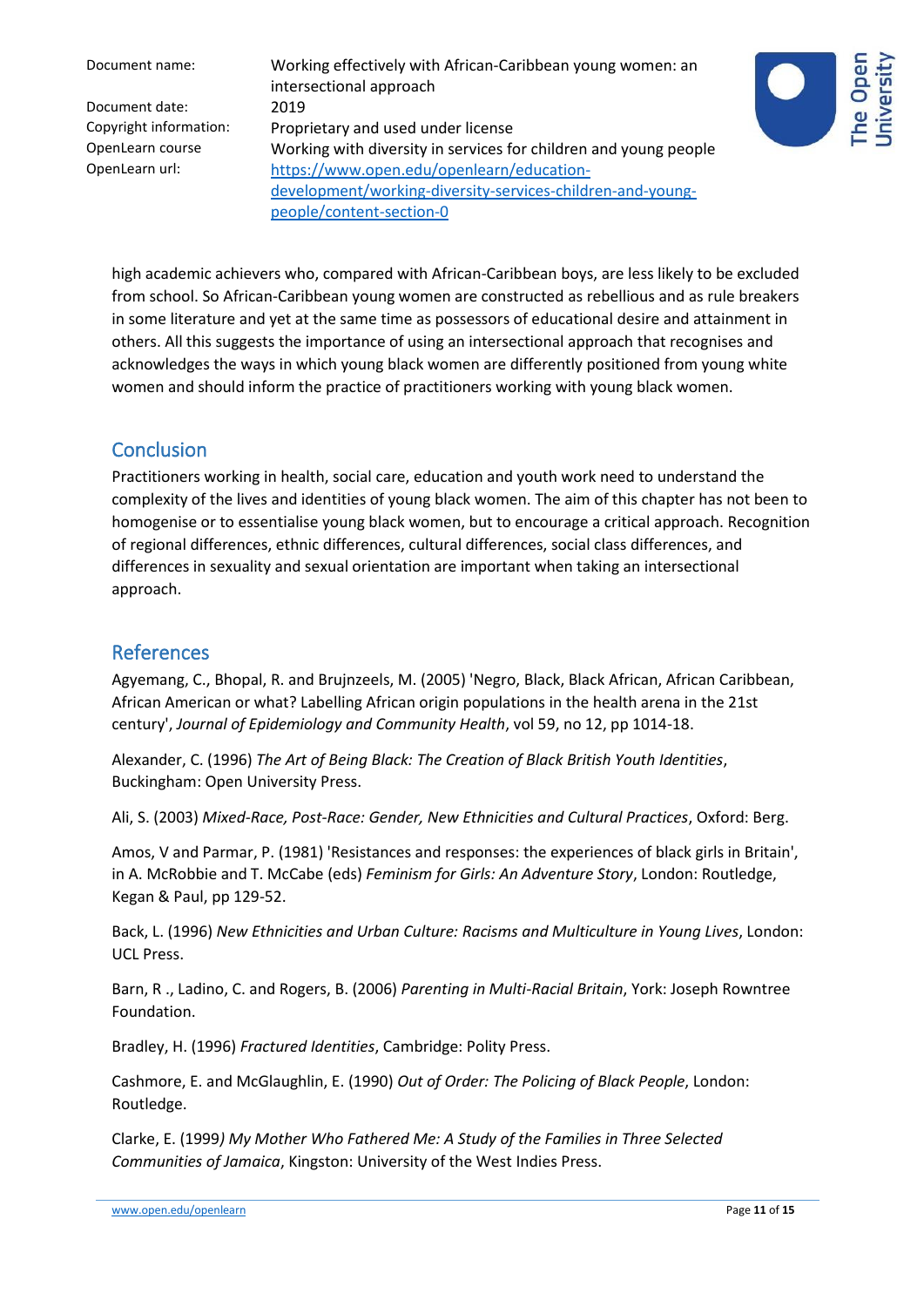| Document name:         | Working effectively with African-Caribbean young women: an<br>intersectional approach |
|------------------------|---------------------------------------------------------------------------------------|
| Document date:         | 2019                                                                                  |
| Copyright information: | Proprietary and used under license                                                    |
| OpenLearn course       | Working with diversity in services for children and young people                      |
| OpenLearn url:         | https://www.open.edu/openlearn/education-                                             |
|                        | development/working-diversity-services-children-and-young-                            |
|                        | people/content-section-0                                                              |



Collins, P.H. (1990) *Black Feminist Thought: Knowledge, Consciousness, and the Politics of Empowerment*, London: HarperCollins.

Crenshaw, K. (1989) 'D emarginalising the intersection of race and sex: a black feminist critique of antidiscrimination doctrine, feminist theory and antiracist politics', University ef Chicago Legal Forum, pp 138-67.

Crenshaw, K. (1991) 'Mapping the margins: intersectionality, identity politics, and violence against women of color', *Stanford Law Review*, vol 43, no 6, pp 1241-99.

DES (Department of Education and Science) (1981) *West Indian Children in our Schools, The Rampton Report*, London: HMSO.

DfES (Department for Education and Skills) (2007) *Gender and Education: The Evidence on Pupils in England*, London: DfES, www. dfes.gove.uk/research.

Douglas, J. (2018) 'The Politics of Black women's health in the UK - intersections of "race", class and gender in policy, practice and research' in N. Alexander-Floyd and J. Jordan-Zachery (eds) *Black Women and Politics: Demanding Citizenship, Challenging Power, and Seeking justice*, New York: SUNY Press.

Douglas, J. (2015) 'African-Caribbean young women in the UK and cigarette smoking', Unpublished PhD thesis, University of York.

Driver, G. (1979) 'How West Indians do better at school (especially the girls)', *New Society*, 17 January.

Fuller, M. (1980) 'Black girls in a London comprehensive school', in R. Deem (ed) *Schooling for Women's Work*, London: Routledge & Kegan Paul, pp 52-65.

George, R. (2007) 'Urban girls, "race" friendship and school choice: changing schools, changing friendships', *Race, Ethnicity and Education*, vol 10, no 2, pp 115-29.

Gilligan, C. (1995) 'The centrality of relationship in psychological development: a puzzle, some evidence, and a theory', in M. Blair, J. Holland with S. Sheldon (eds*) Identity and Diversity: Gender and the Experience of Education*, London: Multilingual Matters/The Open University, pp 194-210.

Goulbourne, H. (1999) 'The transnational character of Caribbean kinship in Britain', in S. McRae (ed) *Changing Britain: Families and Households in the 1990s*, Oxford: Oxford University Press, pp 176-98 .

Goulbourne, H. (2003) 'Editorial: Caribbean families and communities', *Community, Work and Family*, vol 6, no 1, pp 3-16.

Goulbourne, H. (ed) (2006) *Volume 1: Families, Social Capital and Ethnic Identities of Caribbeans, South Asians and South Europeans*, London: South Bank University.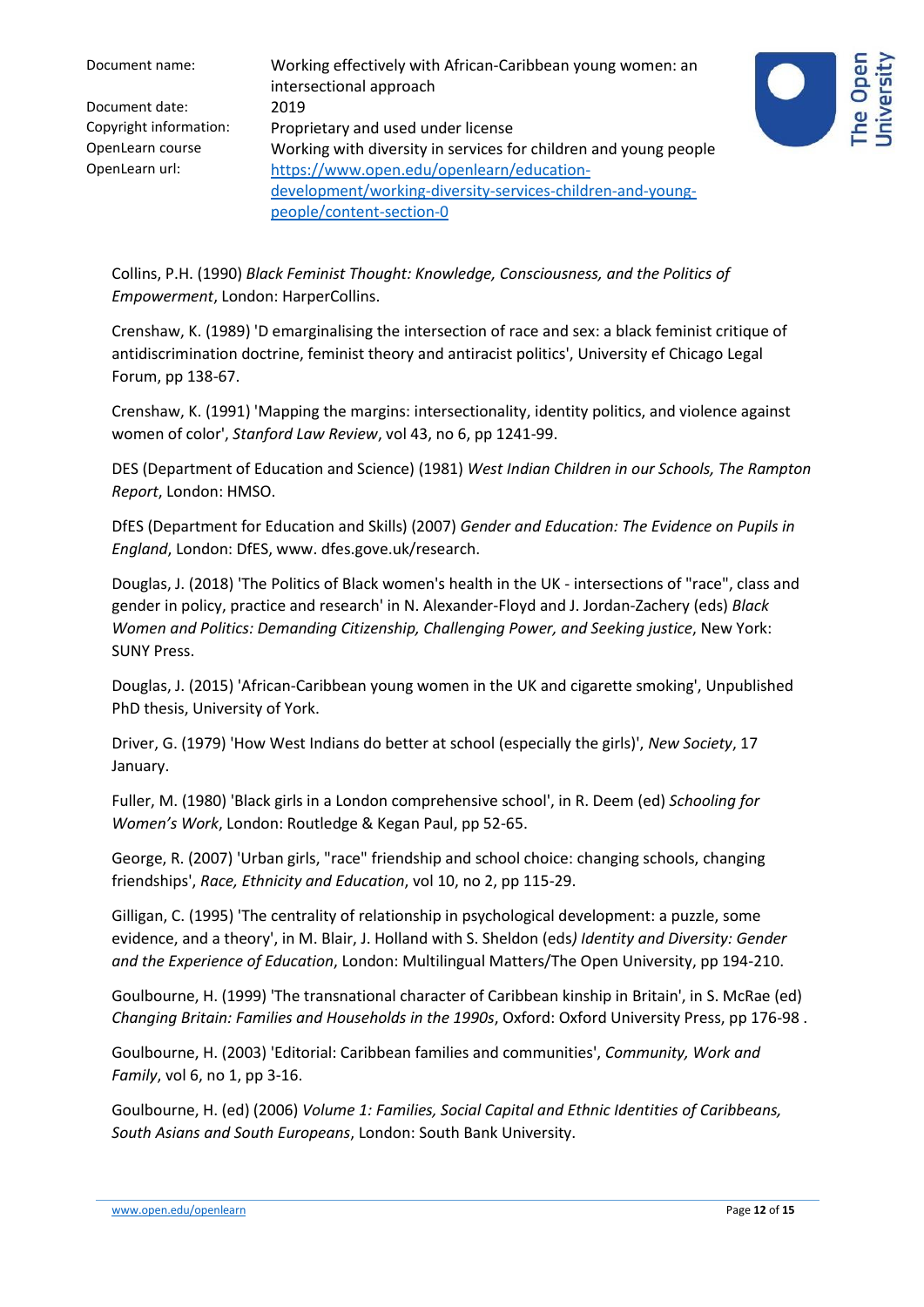| Document name:         | Working effectively with African-Caribbean young women: an<br>intersectional approach |
|------------------------|---------------------------------------------------------------------------------------|
| Document date:         | 2019                                                                                  |
| Copyright information: | Proprietary and used under license                                                    |
| OpenLearn course       | Working with diversity in services for children and young people                      |
| OpenLearn url:         | https://www.open.edu/openlearn/education-                                             |
|                        | development/working-diversity-services-children-and-young-                            |
|                        | people/content-section-0                                                              |



Hall, S. (1990) 'Cultural identity and diaspora', in J. Rutherford (ed) *Identity*, London: Lawrence and Wishart, pp 223-37.

Hankivsky, 0. and Christoffersen, A. (2008) 'lntersectionality and the determinants of health: a Canadian perspective', *Critical Public Health*, vol 18, no 3, pp 271-83.

Jenkins, R. (2004) *Social Identity*, Abingdon: Routledge.

Jones, C. (2013) '"Human weeds not fit to breed": African Caribbean women and reproductive disparities in Britain', *Critical Public Health*, vol 23, no 1, pp 49-61.

Lawrence, E. (1982) 'In the abundance of water the fool is thirsty', in Centre for Contemporary Cultural Studies (ed) *The Empire Strikes Back*, London: Hutchinson, pp 93-140.

Leo-Rhynie, E.A. (1997) 'Class, race and gender issues in child rearing in the Caribbean', in J.L. Roopnarine and J. Brown (eds) *Caribbean Families: Diversity among Ethnic Groups*, Greenwich, CT: Ablex, pp 25-55.

Lewis, G. (2013) 'Unsafe travel: experiencing Intersectionality and feminist displacements', *Signs: A Journal of Women in Culture and Society*, vol 38, no 4, pp 869- 92.

McCall, L. (2005) 'The complexity of intersectionality'*, Signs: A Journal of Women in Culture and Society*, vol 30, no 3, pp 1771-800.

Mirza, H. (1992) *Young, Female and Black*, Abingdon: Routledge.

Mirza, H. (1993) 'The social construction of black womanhood in British educational research: towards a new understanding', in M. Arnot and K. Weiler (eds) *Feminism and Social Justice in Education: International Perspectives*, London: Falmer Press, pp 32-57.

Mirza, H. (2009) *Race, Gender and Educational Desire: My Black Women Succeed and Fail*, Abingdon: Routledge.

Mullings, L. (2002) 'The sojourner syndrome: race, class, and gender in health and illness', *Voice*, December, pp 32-6.

Mullings, L. (2005) 'Resistance and resilience: the sojourner syndrome and the social context of reproduction in central Harlem', *Transforming Anthropology*, vol 13, no 2, pp 79-91.

Ochieng, B. (2010) 'Black families and child-rearing practices', in B. Ochieng and C. Hylton (eds) *Black Families in Britain as the Site of Struggle*, Manchester: Manchester University Press, pp 55- 75.

Ochieng, B. (2011) 'The effect of kin, social network and neighbourhood support on individual wellbeing', *Health and Social Care in the Community*, vol 19, pp 429-37.

ONS (Office for National Statistics) (2012) *2011 Census*, London: ONS, www.ons.gov.uk.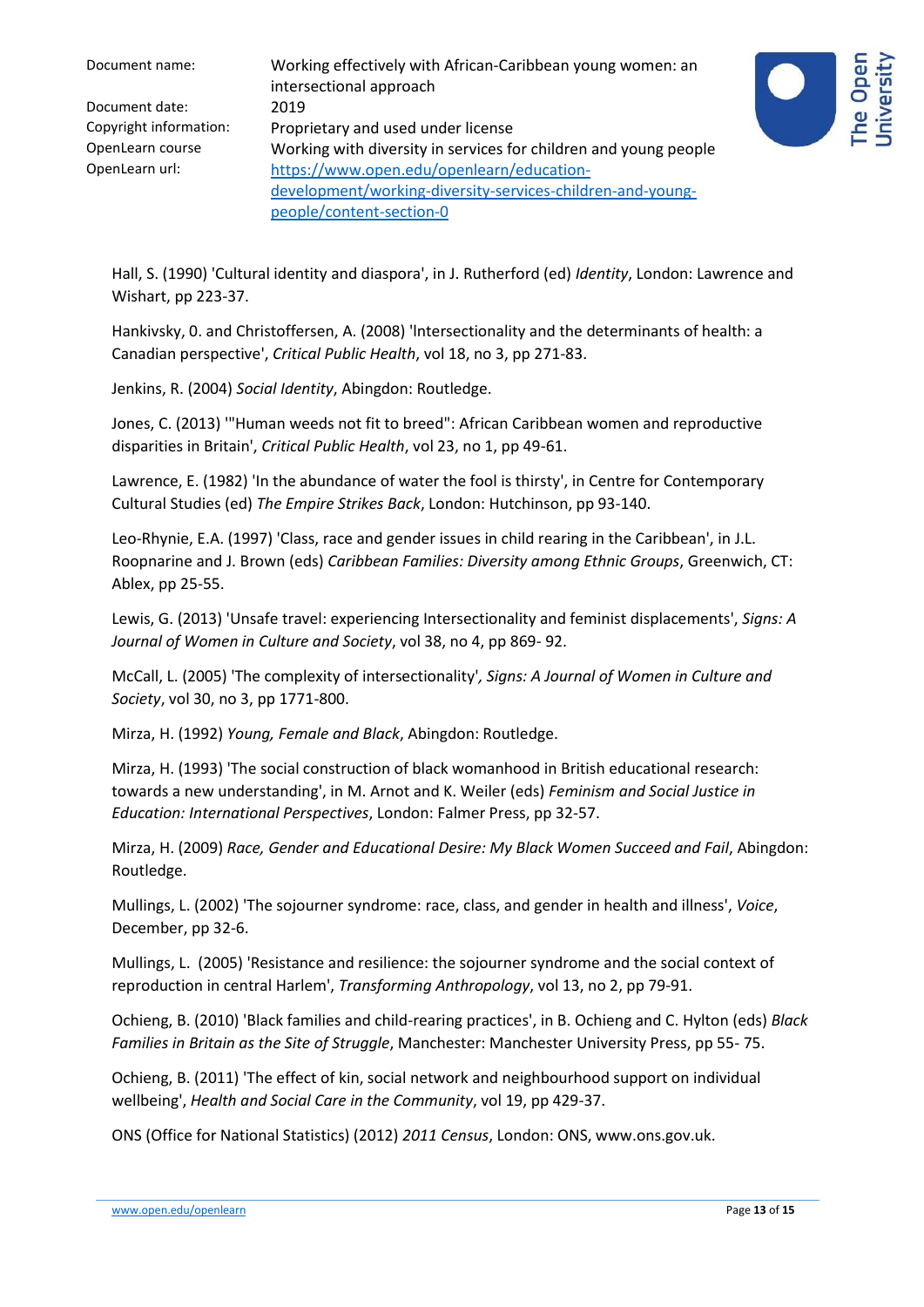| Document name:         | Working effectively with African-Caribbean young women: an<br>intersectional approach |
|------------------------|---------------------------------------------------------------------------------------|
| Document date:         | 2019                                                                                  |
| Copyright information: | Proprietary and used under license                                                    |
| OpenLearn course       | Working with diversity in services for children and young people                      |
| OpenLearn url:         | https://www.open.edu/openlearn/education-                                             |
|                        | development/working-diversity-services-children-and-young-                            |
|                        | people/content-section-0                                                              |



Phoenix, A. (1997) 'Youth and gender: new issues, new agenda', *Young*, vol 9, no 5, pp 2-19.

Platt, L. (2005) *Migration and Social Mobility: The Life Chances of Britain's Minority Ethnic Communities*, Bristol: The Policy Press.

Rainwater, L. and Yancy, W (1967) *The Moynihan Report*, Cambridge, MA: Massachusetts Institute of Technology.

Rattansi, A. and Phoenix, A. (2005) 'Rethinking youth identities: modernist and postmodernist frameworks', *Identity*, vol 5, no 2, pp 97-123.

Reynolds, T. (2004) *Caribbean Families, Social Capital and Young People's Diasporic Identities*, Families and Social Capital ESRC Research Group Working Paper No. 11, London: London South Bank University.

Reynolds, T. (2005) *Caribbean Mothering: Identity and Childrearing in the UK*, London: Tufnell Press.

Reynolds, T. (2006a) 'Families, social capital and Caribbean young people's diasporic identity: research findings', Unpublished paper presented at London South Bank University, 22 March .

Reynolds, T. (2006b) 'Family and community networks in the (re) making of ethnic identity of Caribbean young people in Britain', *Journal of Community, Work and Family*, vol 9, no 3, pp 273-90.

Reynolds, T. (2006c) 'Caribbean families, social capital and young people's diasporic identities', *Ethnic and Racial Studies*, vol 29, no 6, pp 1087-103.

Reynolds, T. (2007) 'Friendship networks, social capital and ethnic identity: researching the perspectives of Caribbean young people in Britain', *Journal of Youth Studies*, vol 10, no 4, pp 383-98.

Reynolds, T. (2009) 'Exploring the absent/present dilemma: black fathers, family relationships, and social capital in Britain', *The Annals of the American Academy of Political and Social Science*, vol 624, pp 2-28.

Reynolds, T. (2010) 'Mothering and the family as sites of struggle: theorising "race" and gender through the perspectives of Caribbean mothers in the UK', in B. Ochieng and C. Hylton (eds) *Black Families in Britain as the Site of Struggle*, M anchester : Manchester University Press, pp 100-21.

Runnymede Trust (2012) *Briefing on Ethnicity and Educational Attainment*, London: Runnymede Trust.

Sewell, T. (1997) *Black Masculinities and Schooling: How Black Boys Survive Modern Schooling*, London: Trentham Books.

Williams, R., Hewison, A., Wagstafl: C. and Randall, D. (2 012) "'Walk with your head high": African and African-Caribbean fatherhood, children's mental well-being and social capital', *Ethnicity and Health*, vol 17, no 1-2, pp 89- 103.